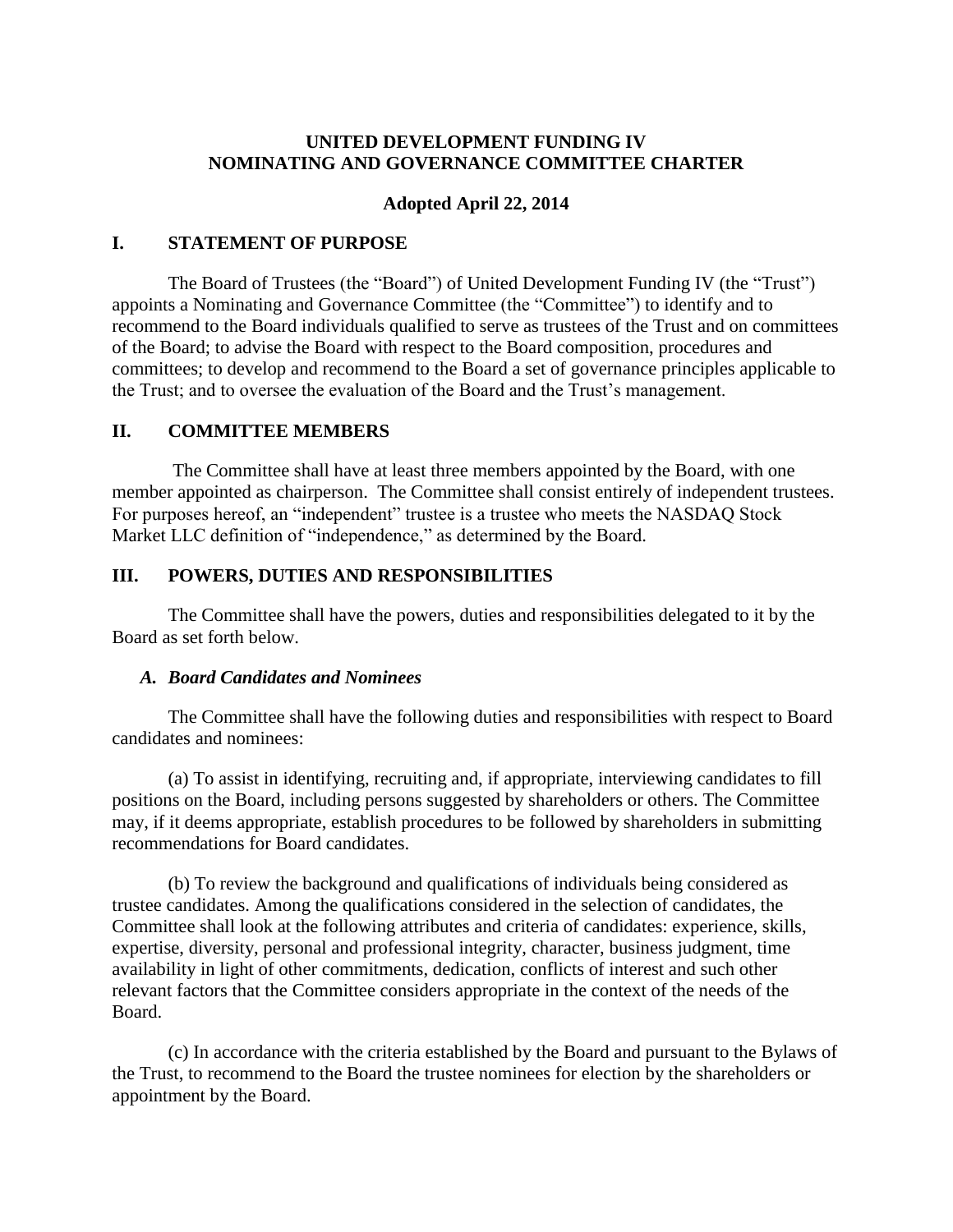(d) To review the suitability for continued service as a trustee of each Board member when his or her term expires and when he or she has a change in status, including but not limited to an employment change, and to recommend whether or not the trustee should be re-nominated.

#### *B. Board Composition and Procedures*

The Committee shall have the following duties and responsibilities with respect to the composition and procedures of the Board as a whole:

(a) To review annually with the Board the composition of the Board as a whole and to recommend, if necessary, measures to be taken so that the Board reflects the appropriate balance of knowledge, experience, skills, expertise and diversity required for the Board as a whole and contains at least the minimum number of independent trustees required by the NASDAQ.

(b) To review periodically the size of the Board and to recommend to the Board any appropriate changes.

(c) To make recommendations on the frequency and structure of Board meetings.

(d) To make recommendations concerning any other aspect of the procedures of the Board that the Committee considers warranted, including but not limited to procedures with respect to the waiver by the Board of any Trust rule, guideline, procedure or corporate governance principle.

### *C. Board Committees*

The Committee shall have the following duties and responsibilities with respect to the committee structure of the Board:

(a) After consultation with the Chairman and Chief Executive Officer and after taking into account the experiences and expertise of individual trustees, to make recommendations to the Board regarding the size and composition of each standing committee of the Board, including the identification of individuals qualified to serve as members of a committee, including the Committee, and to recommend individual trustees to fill any vacancy that might occur on a committee, including the Committee.

(b) To monitor the functioning of the committees of the Board and to make recommendations for any changes, including the creation and elimination of committees.

(c) To review annually committee assignments and the policy with respect to the rotation of committee memberships and/or chairpersonships, and to report any recommendations to the Board.

(d) To recommend that the Board establish such special committees as may be desirable or necessary from time to time in order to address ethical, legal or other matters that may arise. The Committee's power to make such a recommendation under this Charter shall be without prejudice to the right of any other committee of the Board, or any individual trustee, to make such a recommendation at any time.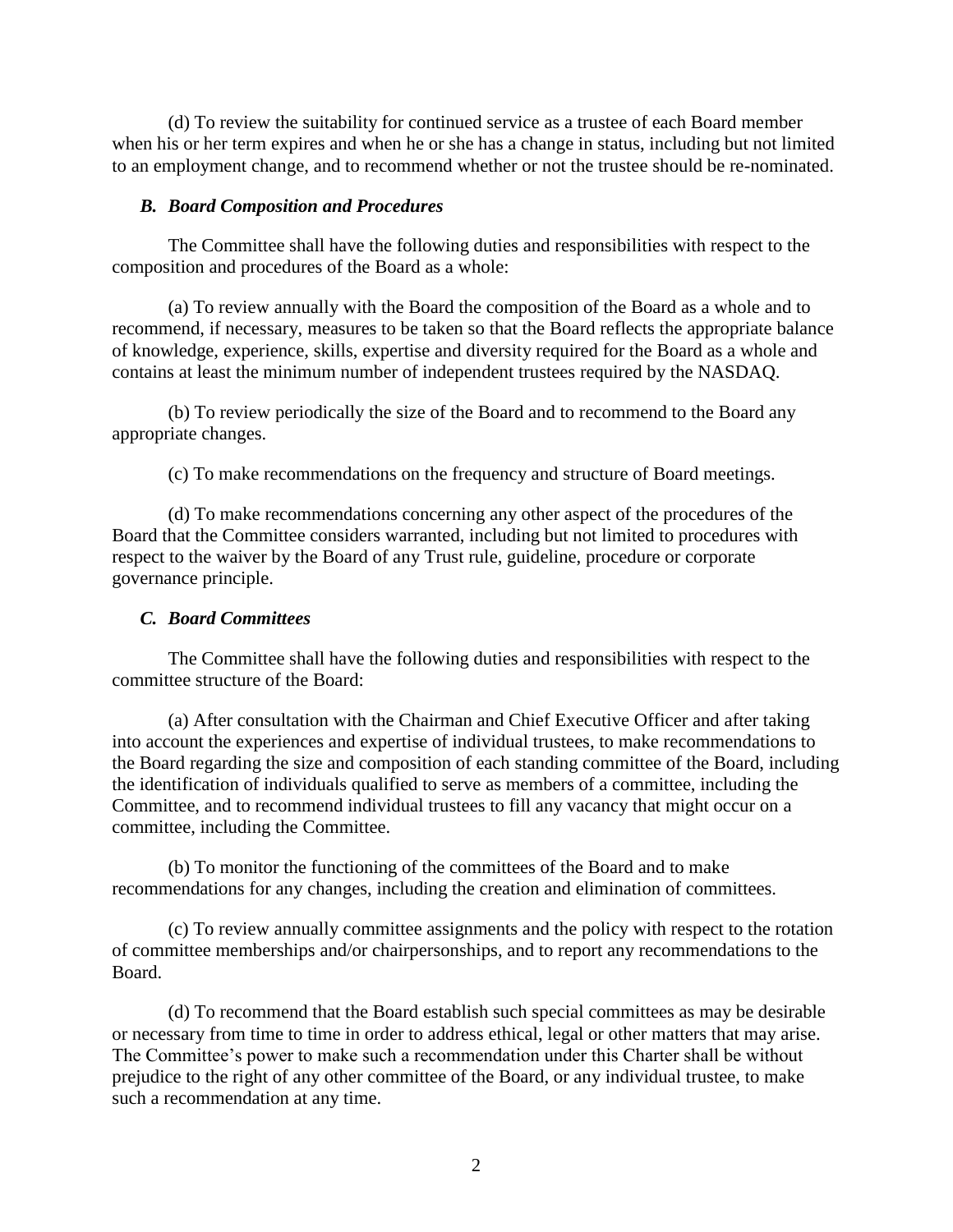### *D. Corporate Governance*

The Committee shall have the following duties and responsibilities with respect to corporate governance:

(a) To develop and recommend to the Board a set of corporate governance principles for the Trust, which shall be consistent with any applicable laws, regulations and listing standards.

(b) To review periodically, and at least annually, the corporate governance principles adopted by the Board to assure that they are appropriate for the Trust and comply with the requirements of the listing standards, and to recommend any desirable changes to the Board.

(c) To consider any other corporate governance issues that arise from time to time, and to develop appropriate recommendations for the Board.

#### *E. Evaluation of the Board and Management*

The Committee shall have the following duties and responsibilities with respect to evaluation of the Board and management:

(a) The Committee shall be responsible for overseeing the evaluation of the Board as a whole and management and shall evaluate and report to the Board on the performance and effectiveness of the Board. The Committee shall establish procedures to allow it to exercise this oversight function.

## **IV. SUBCOMMITTEES**

The Committee may delegate its duties and responsibilities to one or more subcommittees as it determines appropriate.

## **V. OUTSIDE ADVISORS**

The Committee will have the authority to retain such outside counsel, experts, and other advisors as it determines appropriate to assist it in the full performance of its functions, including any search firm used to identify trustee candidates, and to approve the fees and other retention terms of any advisors retained by the Committee.

#### **VI. COMMITTEE MEETINGS**

The Committee will meet as often as may be deemed necessary or appropriate, in its judgment, either in person or telephonically, and at such times and places as the Committee determines. The majority of the members of the Committee constitutes a quorum. The Committee will report regularly to the full Board of Trustees with respect to its activities.

## **VII. EVALUATION OF THE COMMITTEE**

The Committee shall, on an annual basis, evaluate its performance. In conducting this review, the Committee shall evaluate whether this Charter appropriately addresses the matters